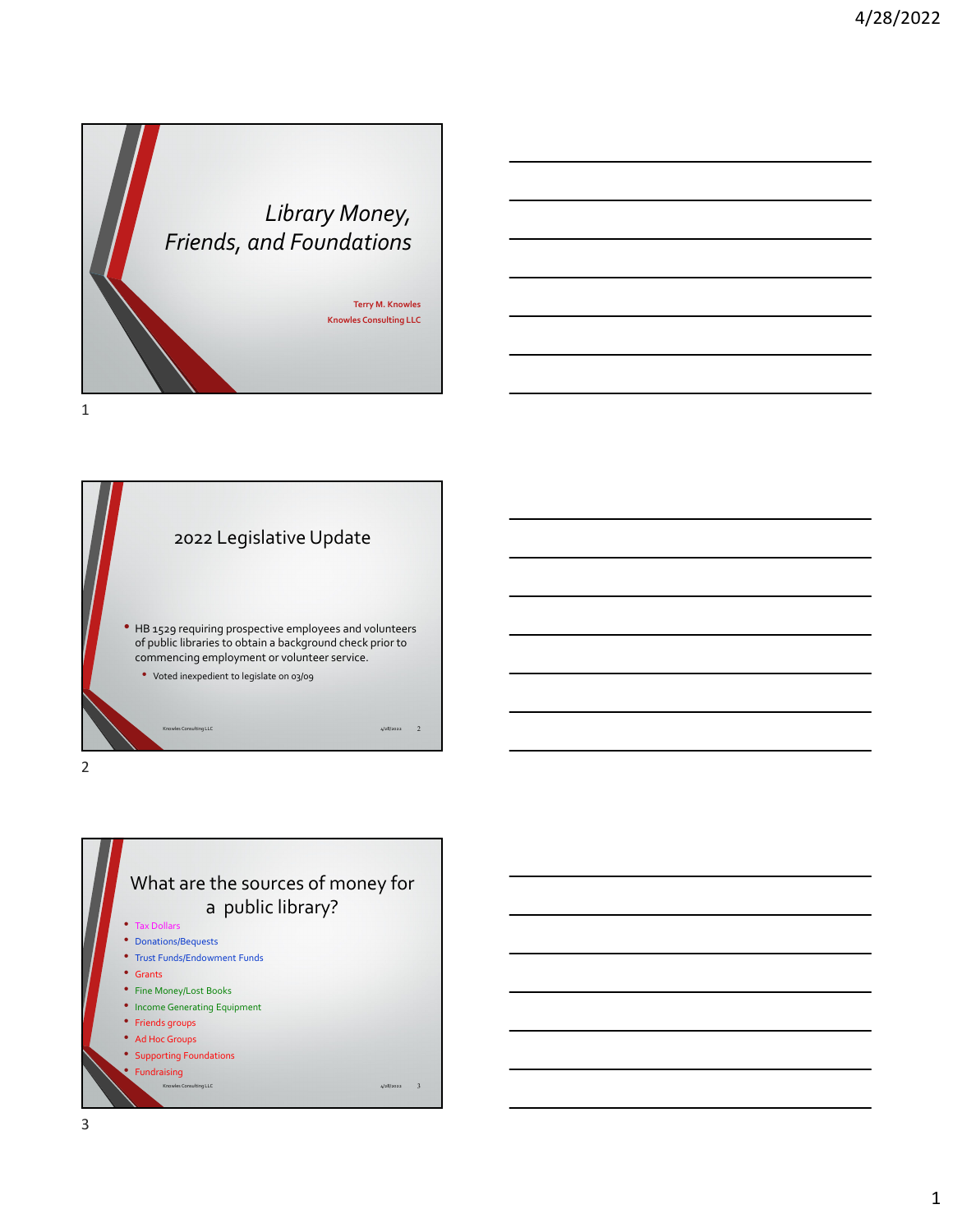| Knowing the Difference<br><b>Public Money</b><br><b>•Tax Appropriation</b><br><b>•Expendable Trusts</b><br>•Capital Reserve Funds<br>Money Types             | <b>Private Money</b><br><b>•Donations</b><br>•Bequests<br>•Trust Funds<br><b>•Endowment Funds</b>          |  |
|--------------------------------------------------------------------------------------------------------------------------------------------------------------|------------------------------------------------------------------------------------------------------------|--|
| <b>Outside Sources of</b><br><b>Money</b><br>•Friends Groups<br><b>Ad Hoc Groups</b><br><b>Supporting Foundations</b><br><b>Grants</b><br>·FundraisingingLLC | <b>Other Money</b><br><b>*Fine Money/Lost Books</b><br><b>•Income Generating</b><br>Equipment<br>4/28/2022 |  |



Categories of Public/Taxpayer Money: Appropriations (RSA 32) General Fund Trusts (RSA 31:19-a) Capital Reserve Funds (RSA 35)

Knowles Consulting LLC  $\sim$  4/28/2022 6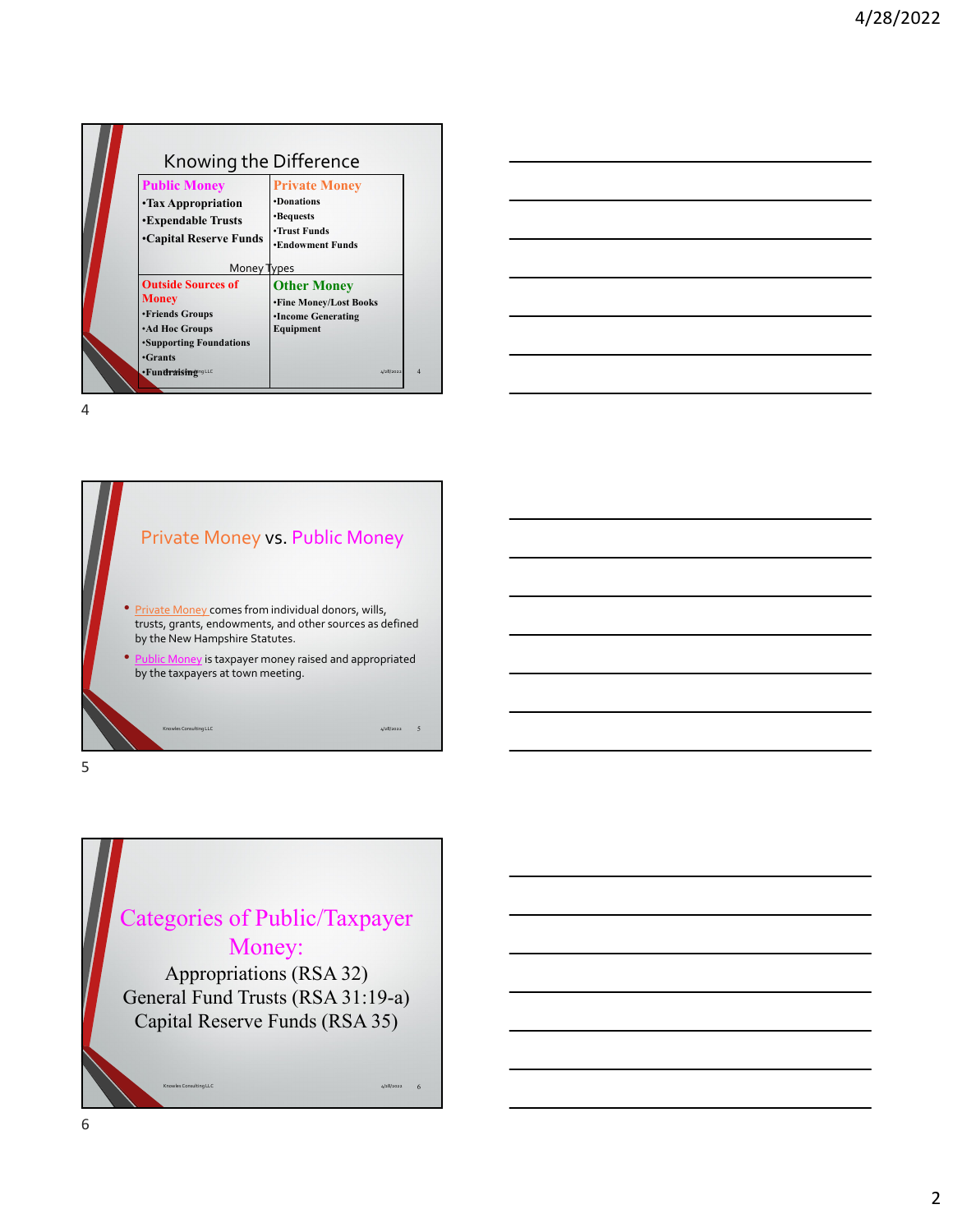#### Public Money: *Budgeting for the library*

• **<sup>202</sup>‐A:11 Powers and Duties. –** Except in those cities where other provision has been made by general or special act of the legislature, the library trustees of every public library in the state shall:

Knowles Consulting LLC  $\overline{7}$ 



maintenance of the free public library will be required *out of public funds*for submission to the appropriate agency of the municipality.A separate budget request shall be submitted for new construction, capital improvements of existing library property. (Emphasis added)

Knowles Consulting LLC 4/28/2022 8

8

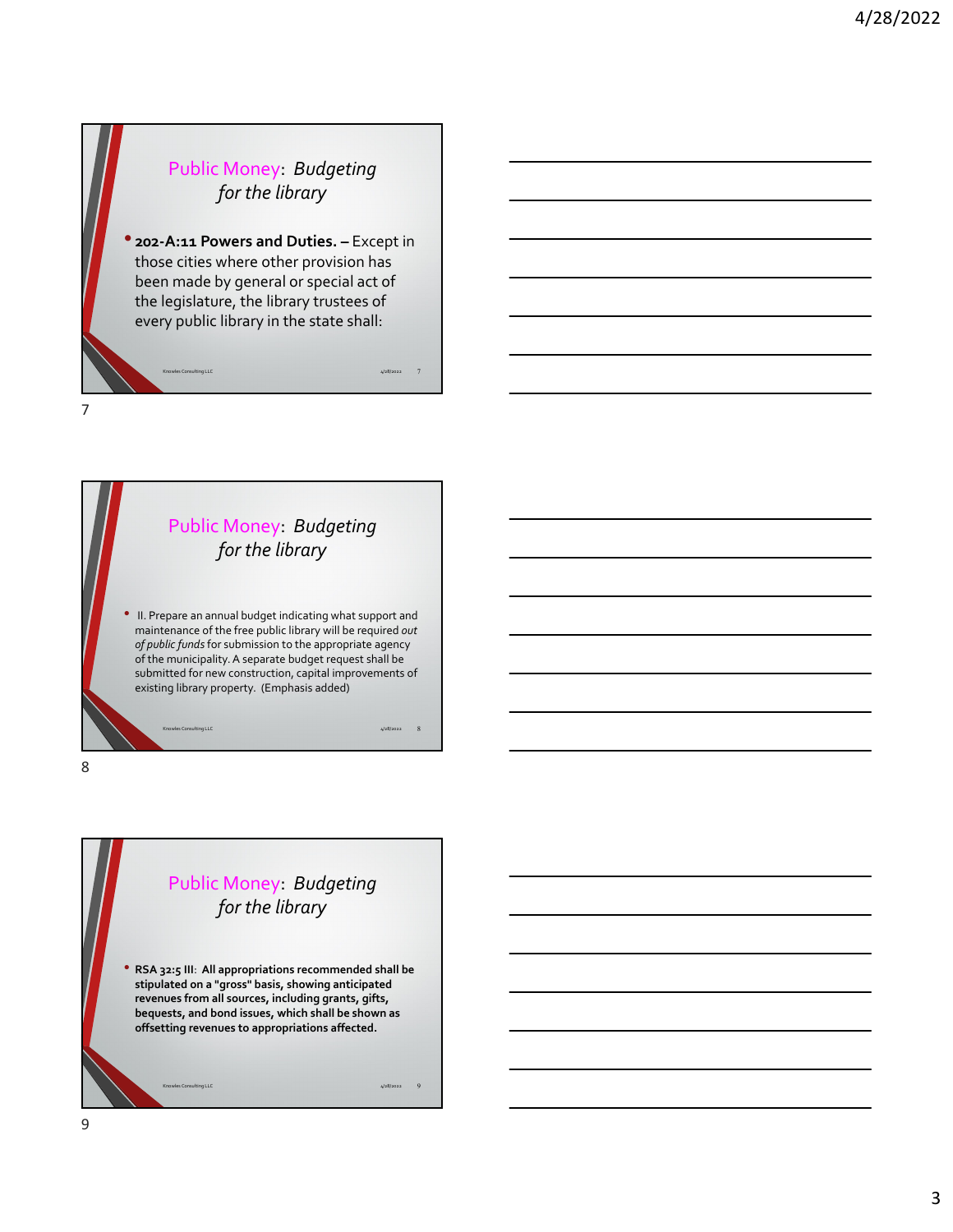# What does this mean? • **In preparing <sup>a</sup> budget to be submitted to the Selectmen and/or the Budget Committee Library Trustees must calculate the** *total cost* **of operating the library regardless of the source of funding.** • **Example**: **If theTown ofGraniteville needs** *\$100,000* **to operate the library and \$20,000 is coming from trust fund income the Library Trustees must still ask the voters to raise and appropriate the sum of** *\$100,000***.**

 $4/28/2022$  10

10

Does this mean the taxpayers have to pay for the \$100,000 from tax revenue? • **NO. Before the town or city sets the tax rate it has already sent forms to the Department of Revenue Administration (DRA) listing all sources of offsetting revenue.** • **In my example DRA will be aware of the \$20,000 coming from private money and will therefore set the tax rate based on the \$80,000 net figure.**  $4/28/2022$  11

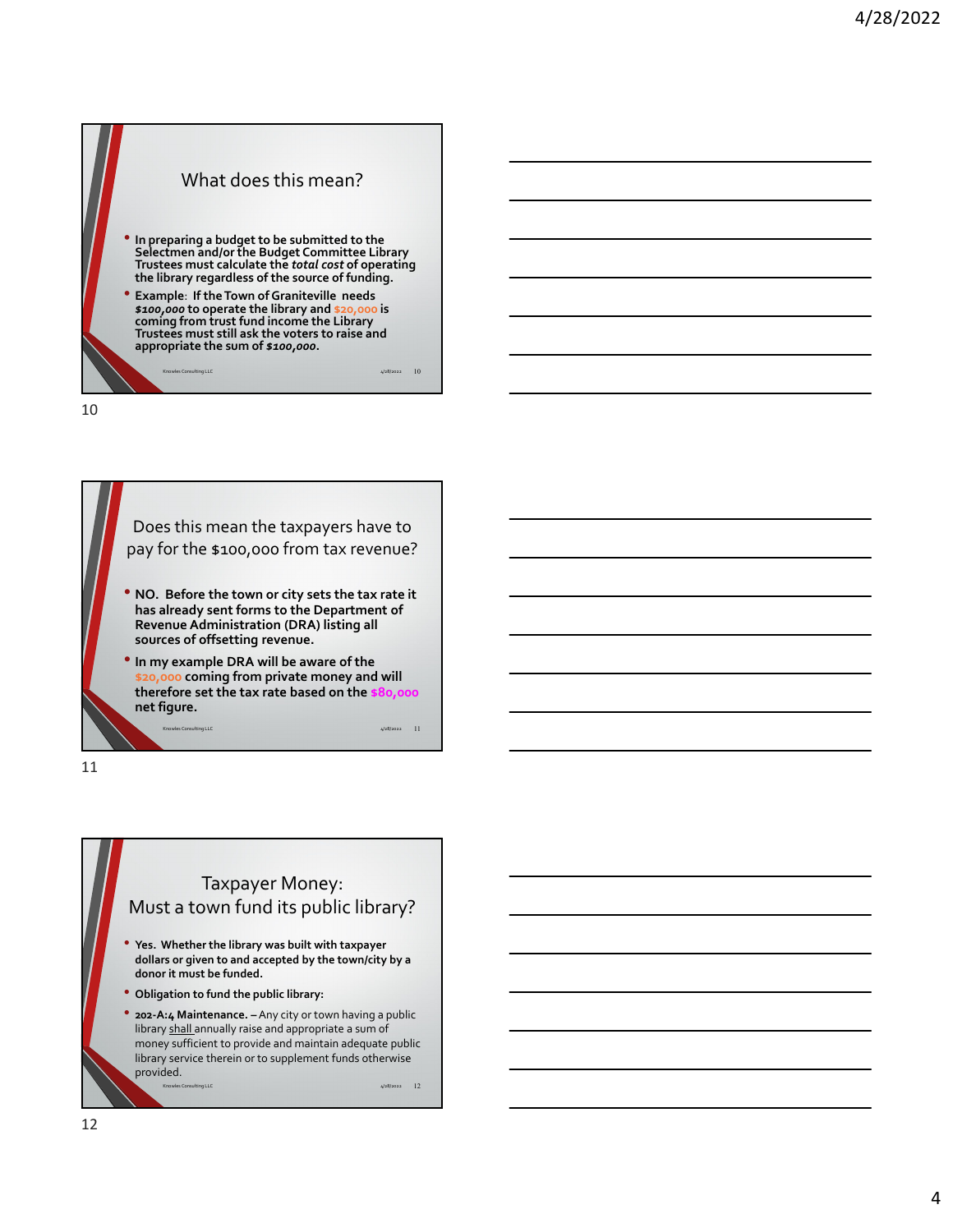



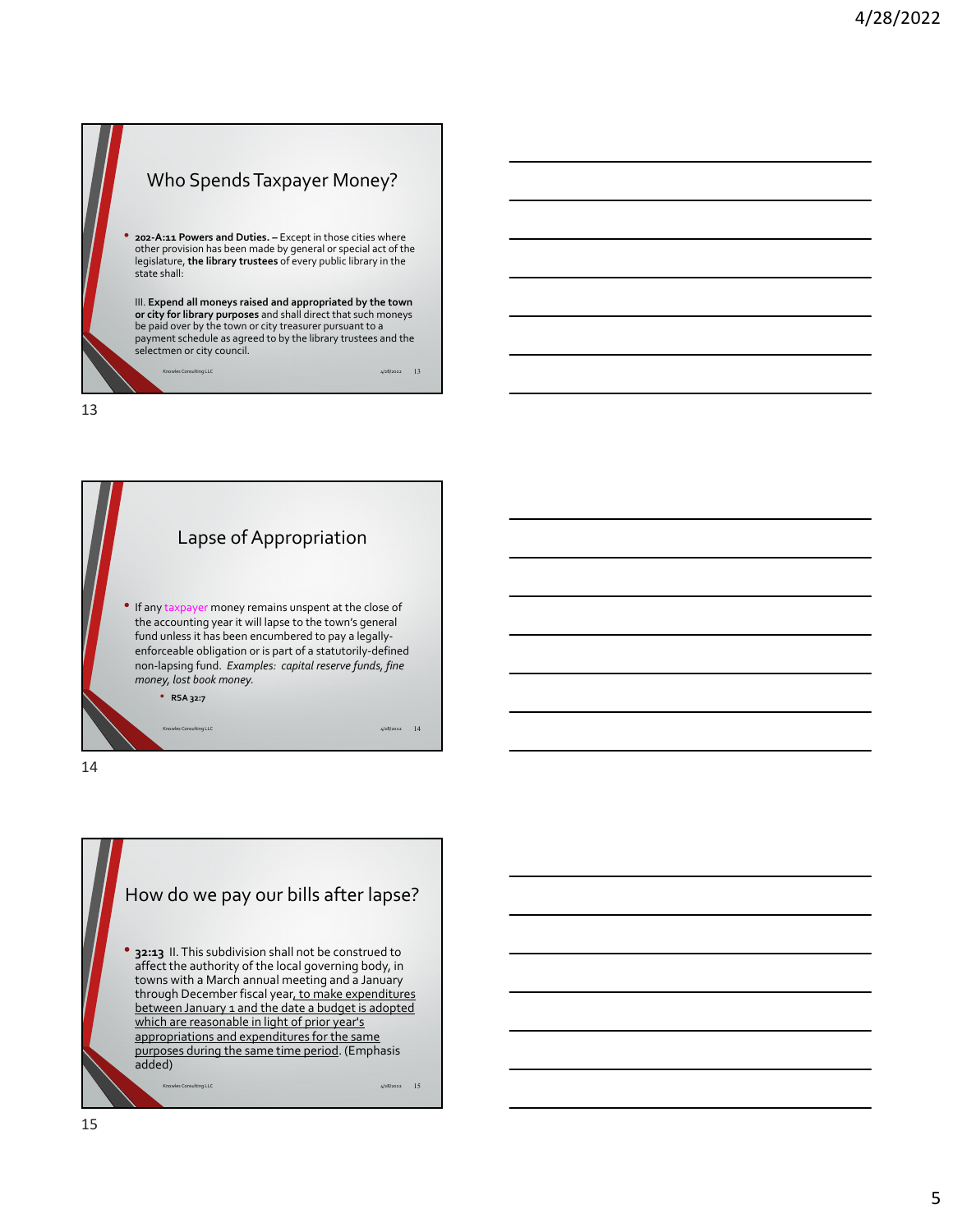



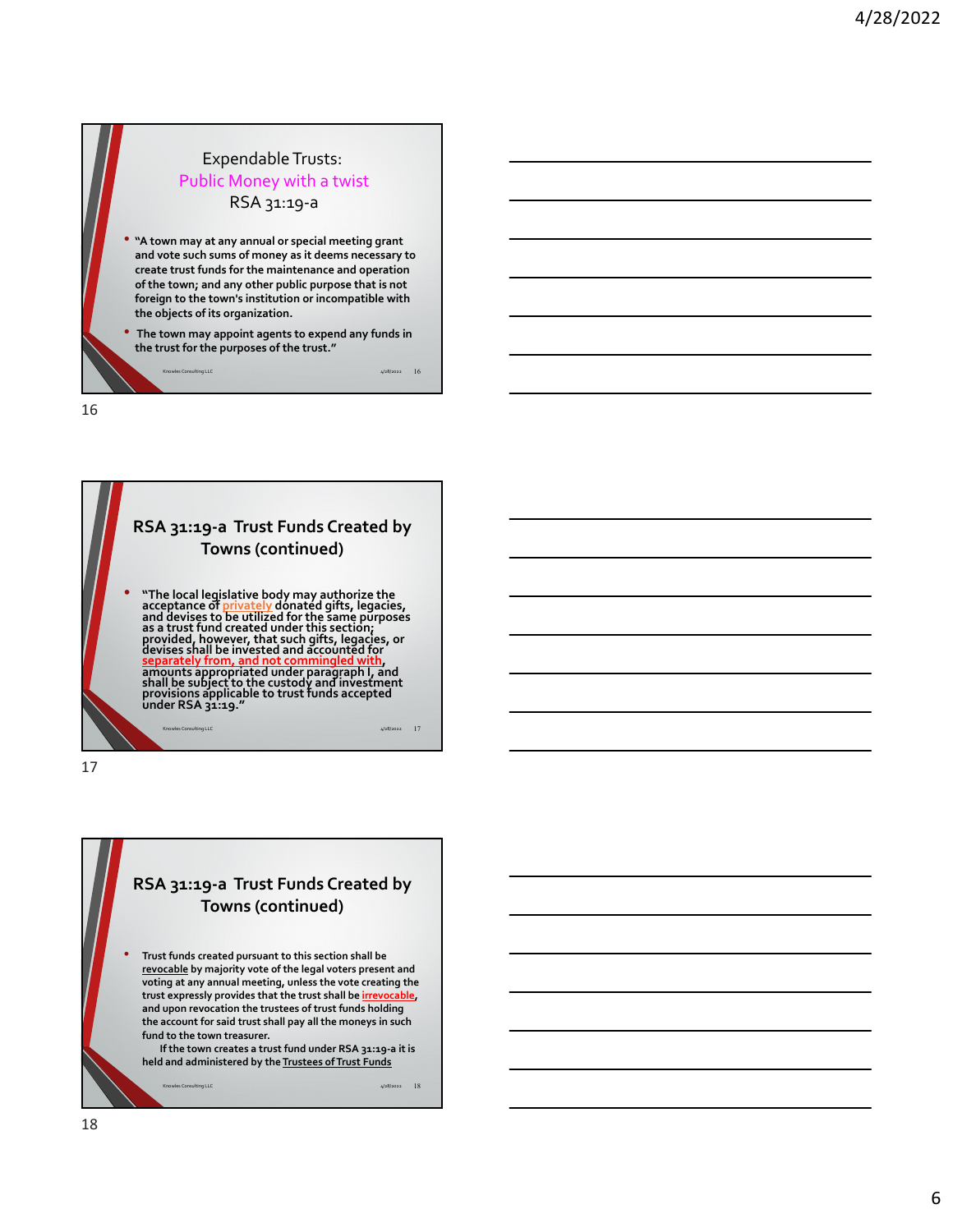



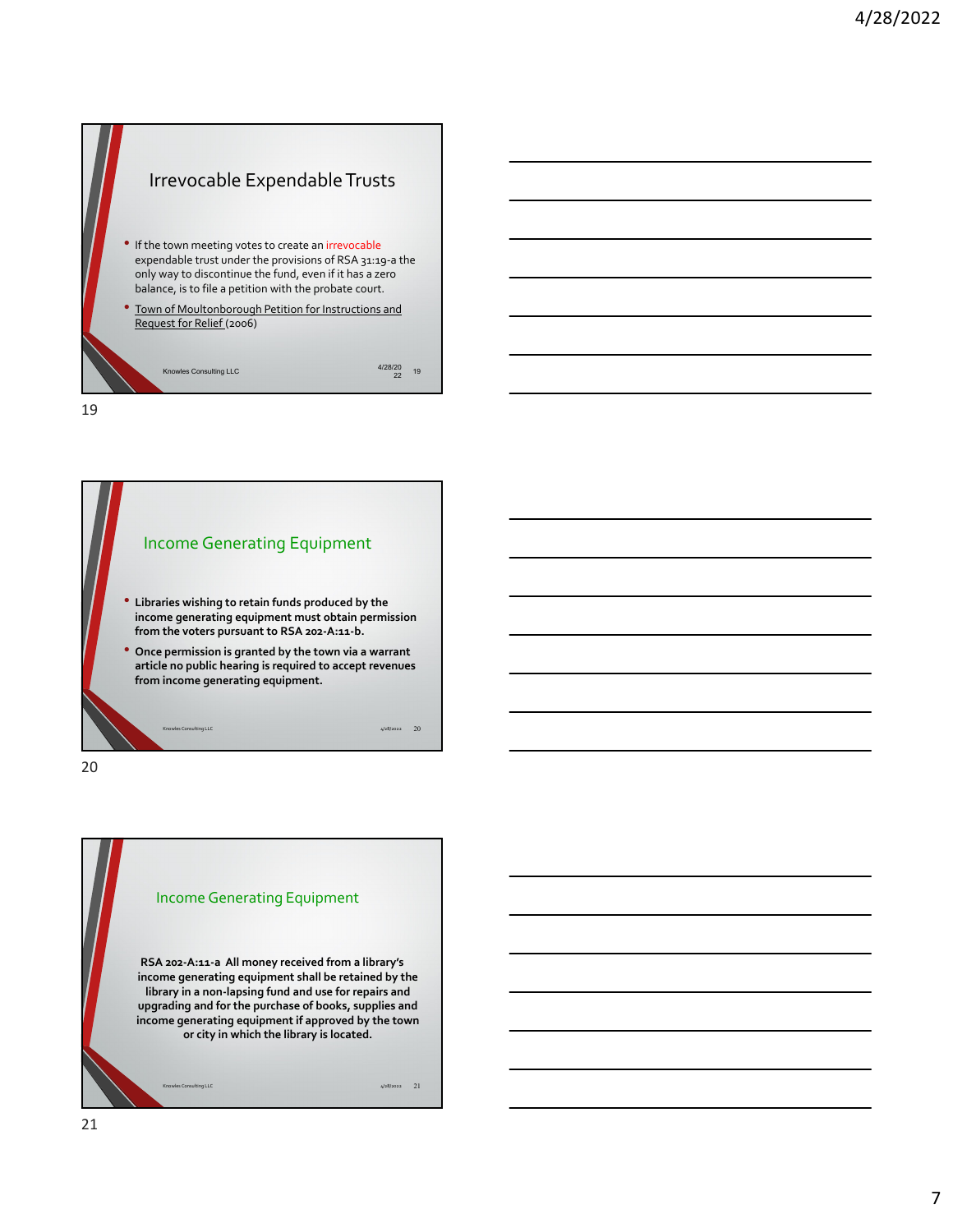



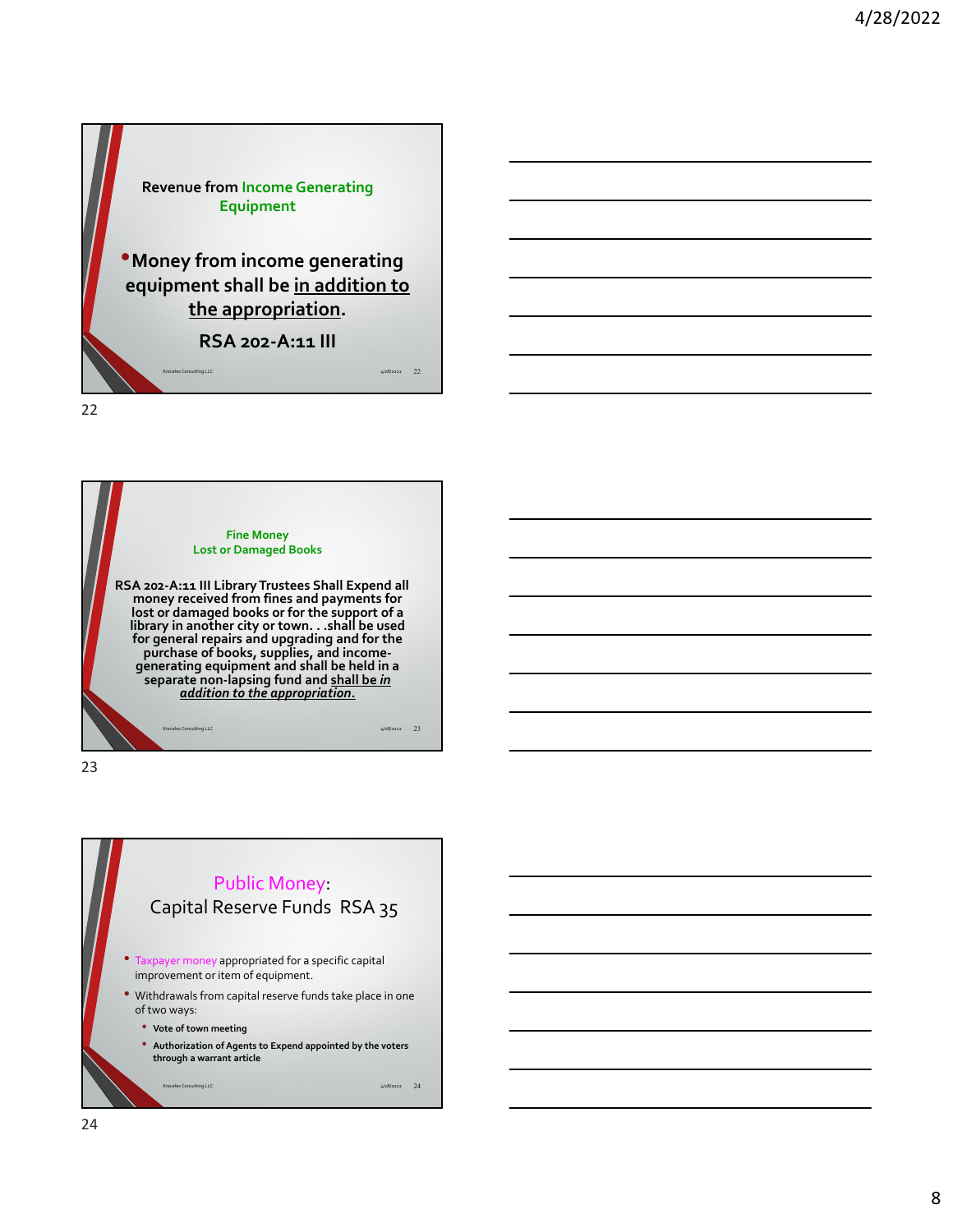



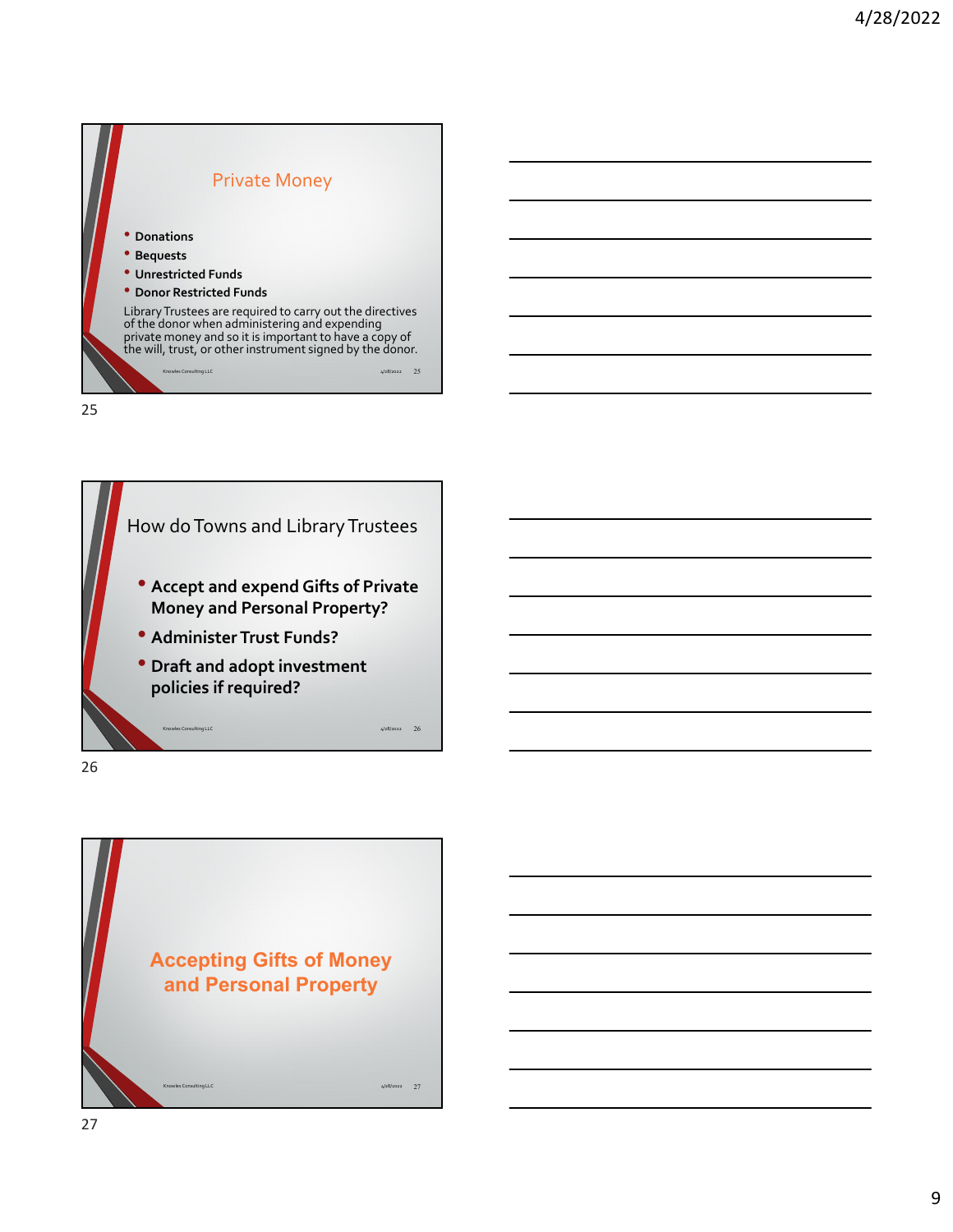



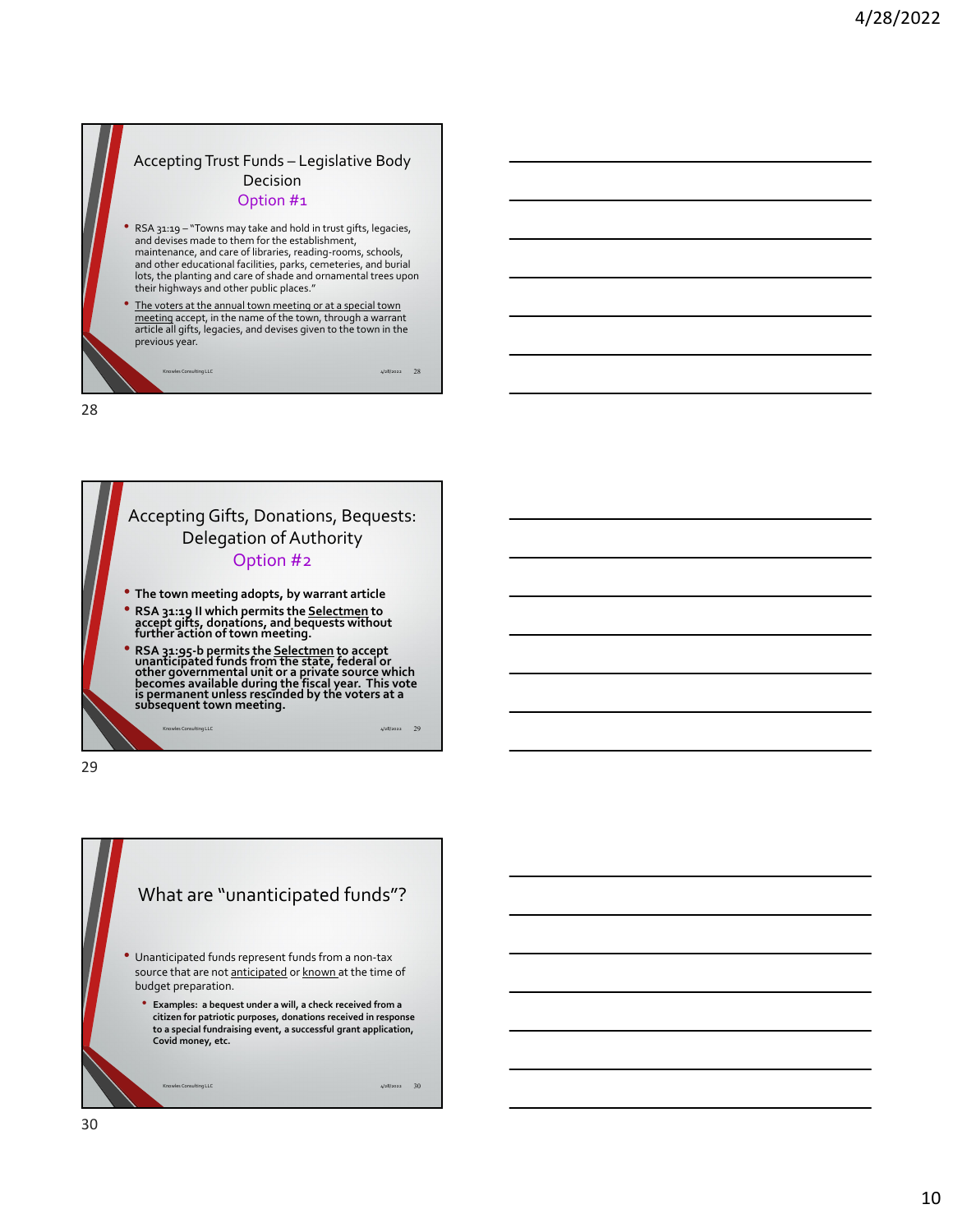



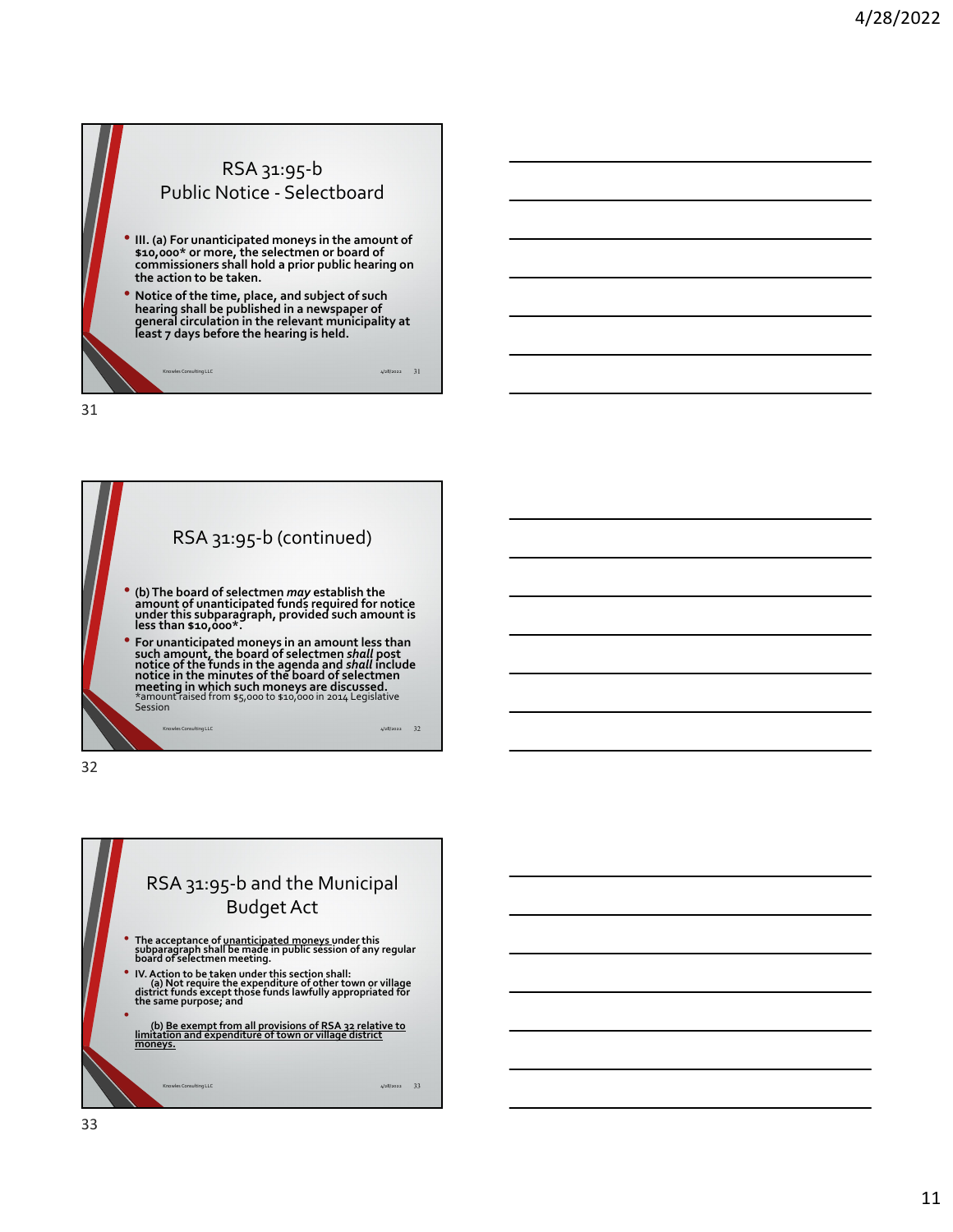

RSA 202‐A:4‐c • **Warrant article wording found in section I (a): "Shall the town accept the provisions of RSA 202‐A:4‐c. . authorizing indefinitely the public library trustees to apply for, accept and expend, without further action of town meeting, unanticipated money from a state, federal or other governmental unit or <sup>a</sup> private source which becomes available during the fiscal year?" (Emphasis added)**  $4/28/2022$  35

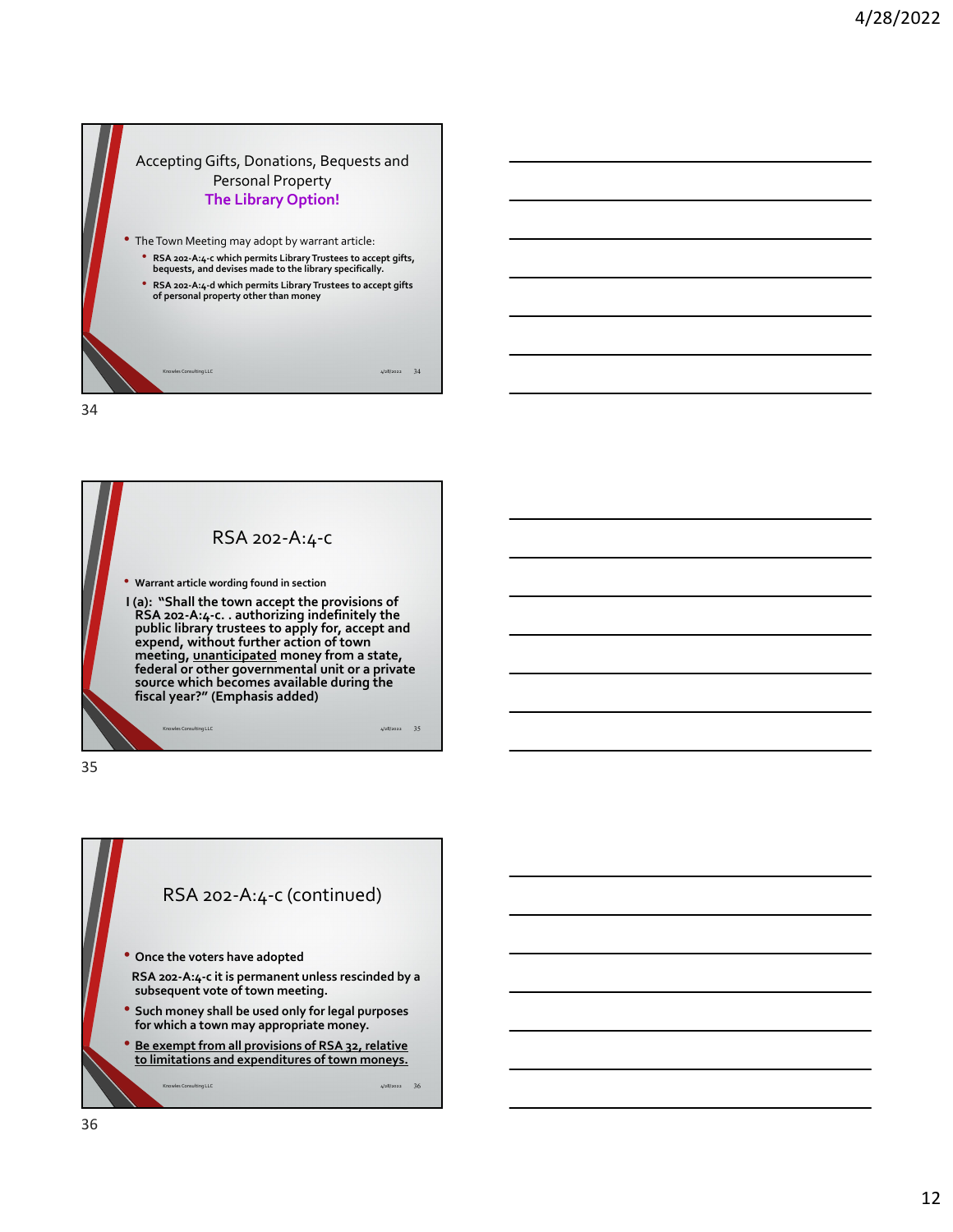#### Procedure for Accepting Gifts under the Library Option

•The law has two types of acceptance procedures: one for gifts of less than \$5,000 and one for gifts of more than \$5,000

Knowles Consulting LLC 4/28/2022 37

37

Procedure for Accepting Gifts of less than \$5,000

•**RSA <sup>202</sup>‐A:4‐<sup>c</sup> III (b):The public library trustees may establish the amount of unanticipated funds required for notice under this subparagraph, provided such amount is less than \$5,000.**

Knowles Consulting LLC 4/28/2022 38

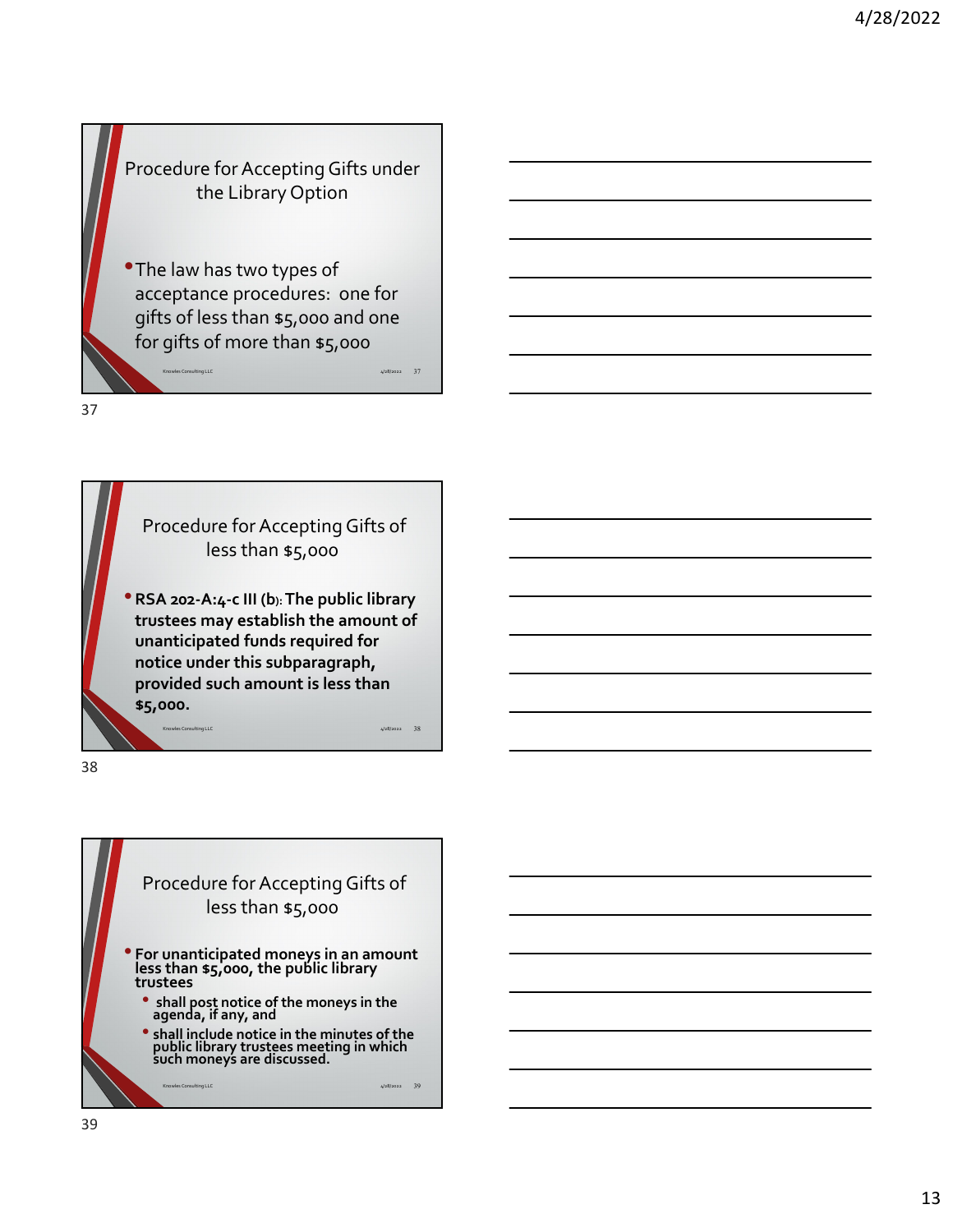#### Procedure (cont.)

•**The acceptance of unanticipated moneys under this subparagraph shall be made in public session of any regular public library trustees meeting**.

Knowles Consulting LLC  $\rm 4/28/2022 \phantom{+} 40$ 

40

### Procedure for Accepting Gifts of over \$5,000.00 • **Publication requirement:**  • RSA 202-A:4-c III (a) "For unanticipated moneys in<br>the amount of \$5,000 or more the public library **trustees shall hold a prior public hearing on the action to be taken. Notice of the time, place, and subject of such hearing shall be published in <sup>a</sup> newspaper of general circulation in the relevant municipality at least 7 days before the hearing is held." (Emphasis added)**  $4/28/2022$  41

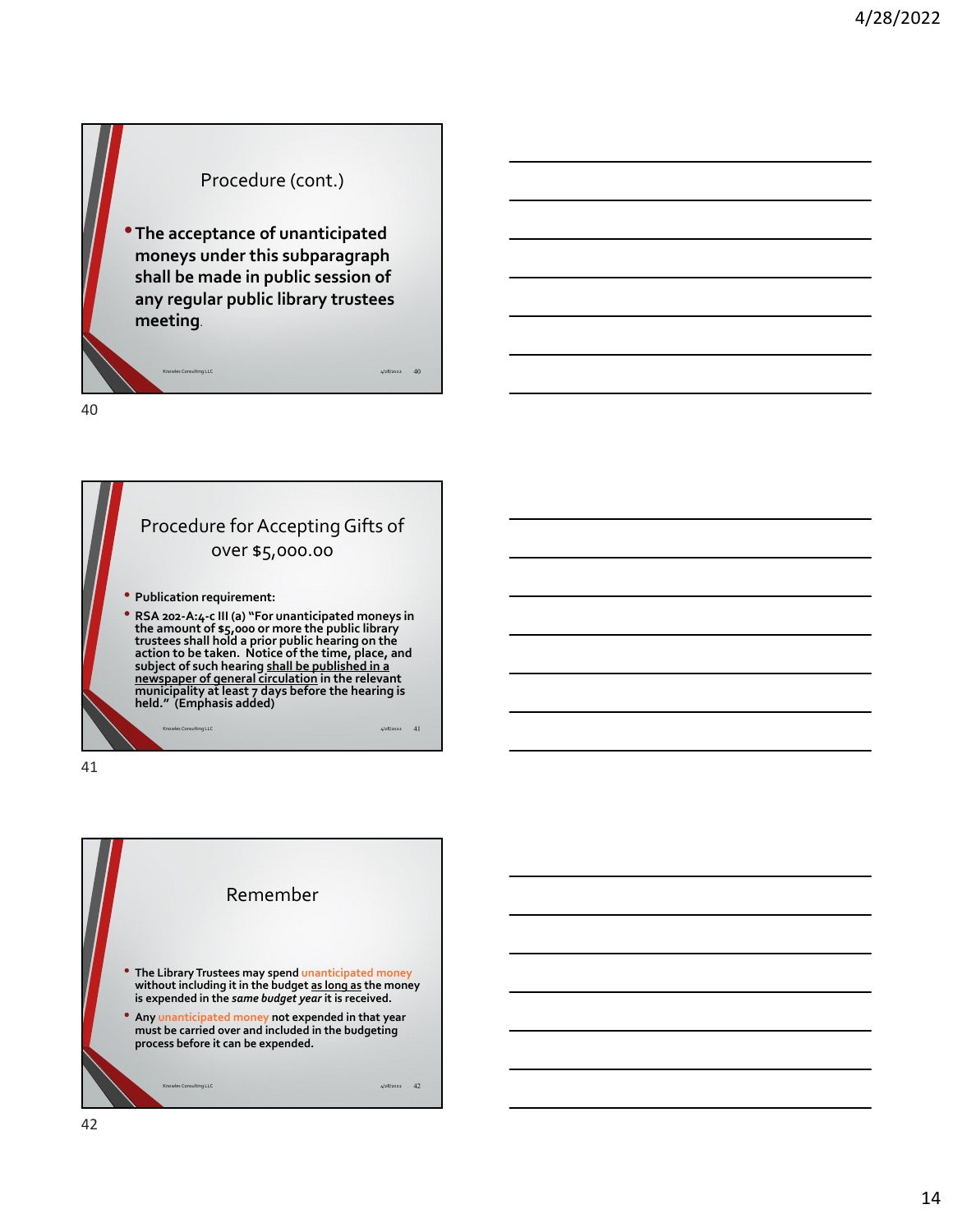



44

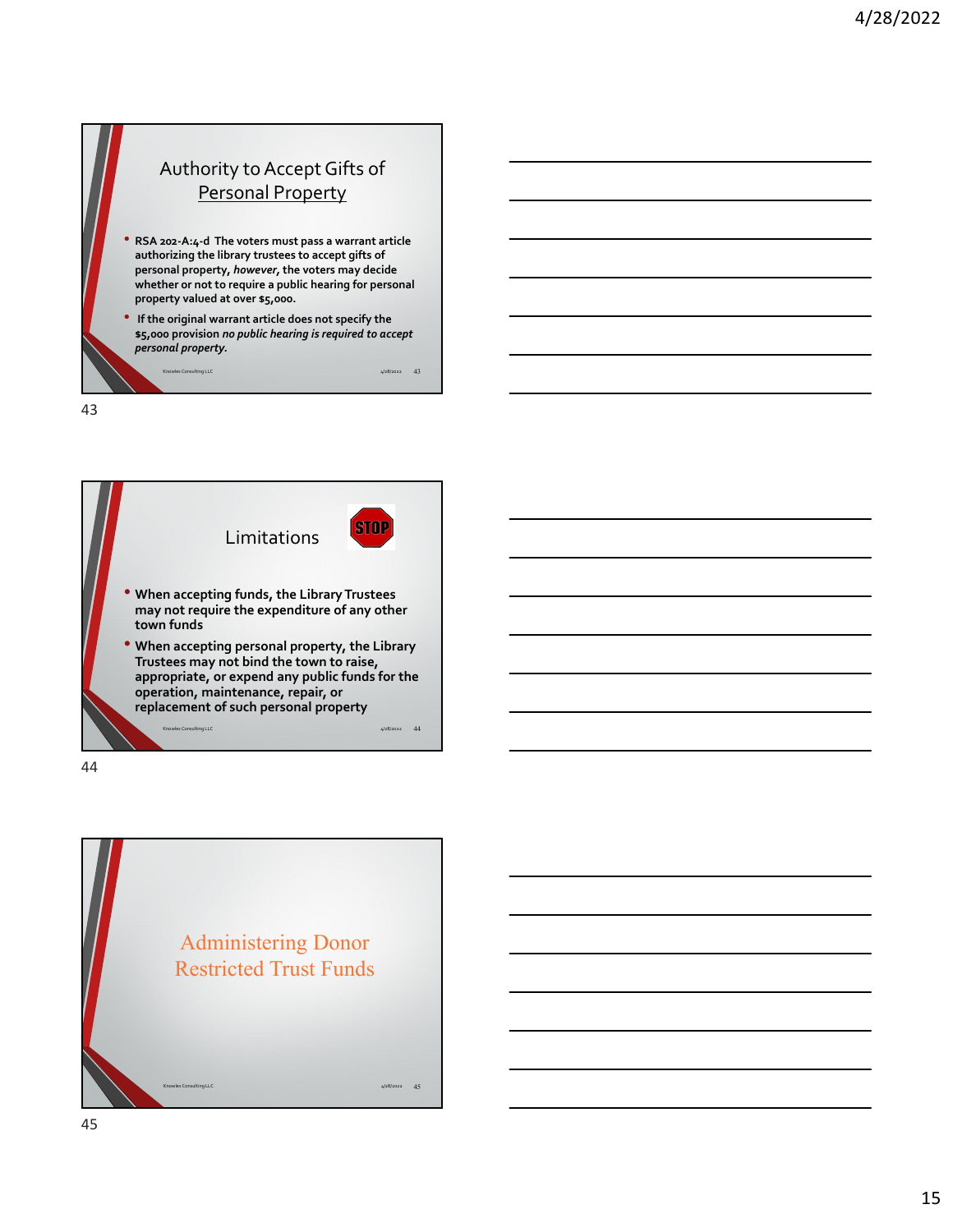#### Statutory Authority • **<sup>202</sup>‐A:11 Powers and Duties. – Except in those cities where other provision has been made by general or special act of the legislature, the library trustees of every public library in the state shall: IV. Expend income from all trust funds for library purposes for the support and maintenance of the public library in said town or city** *in accordance with the conditions of each donation or bequest* **accepted by the town or city;**  $\mu$ LLC  $\mu$ /28/2022 46



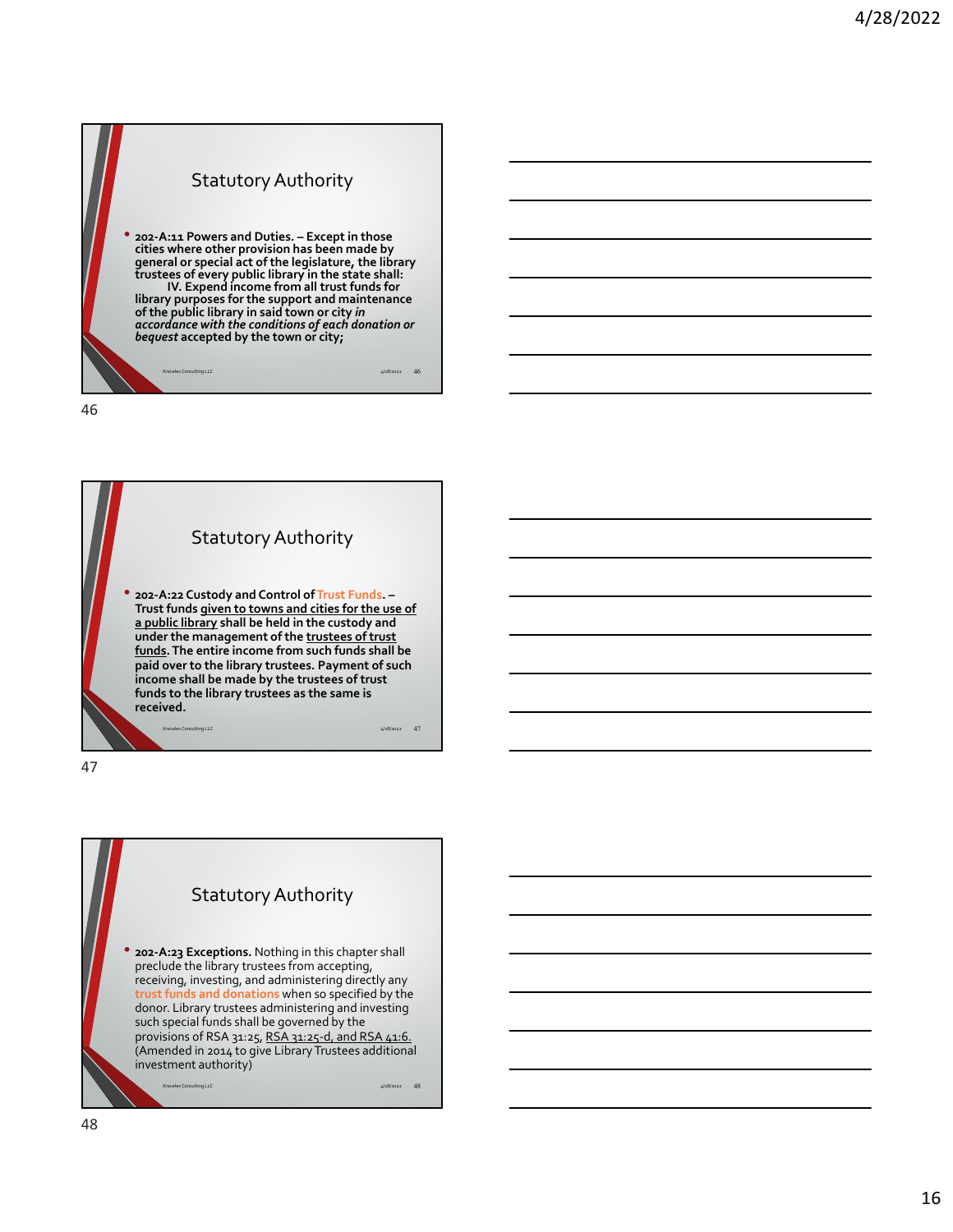#### Authority (cont.)

•LibraryTrustees holding and administering trust funds directly are required to draft and submit an investment policy to the Attorney General annually pursuant to RSA 31:25.

Knowles Consulting LLC and the consulting LLC and the consulting of the consulting  $\frac{4}{2}$ 8/2022 49

49



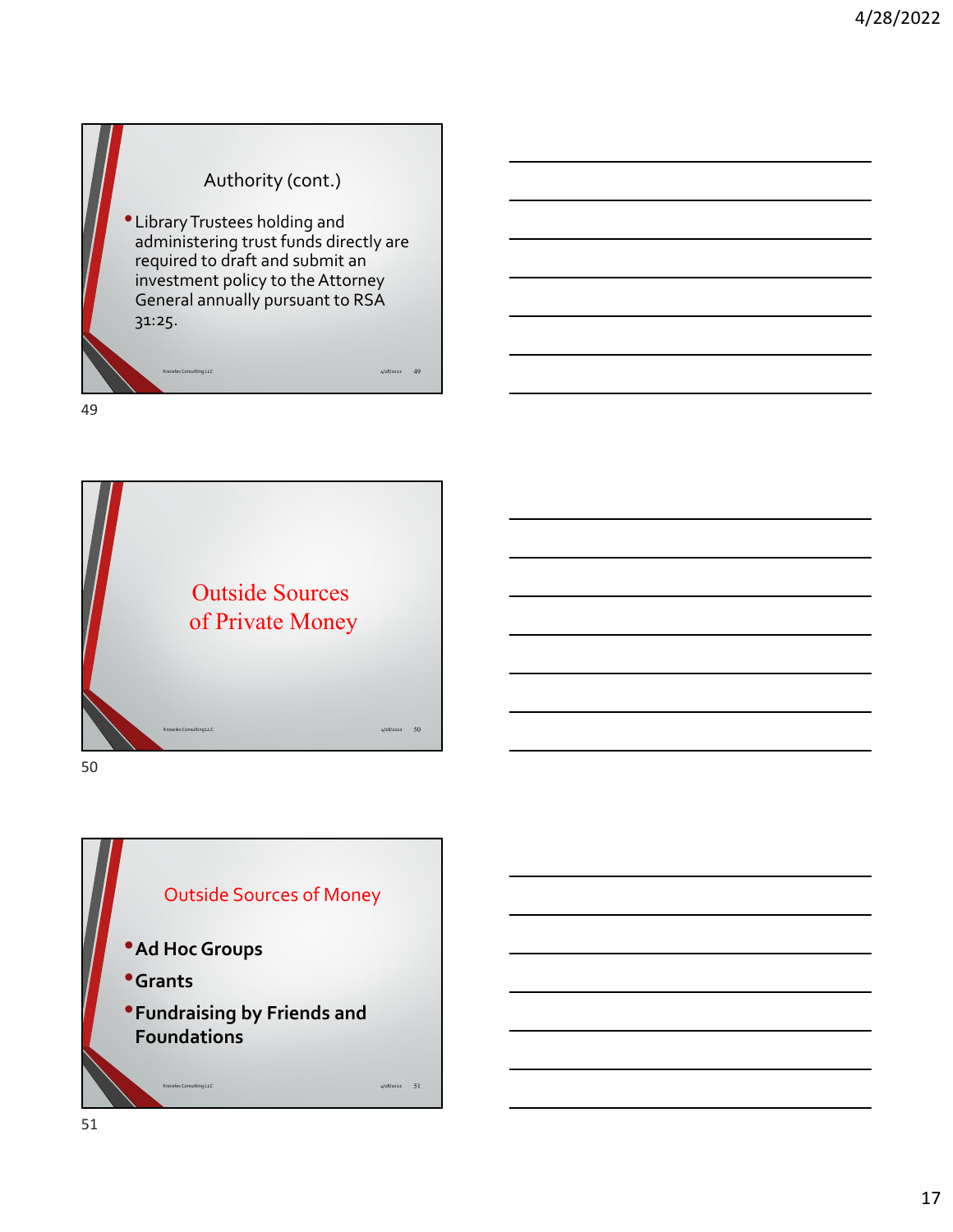



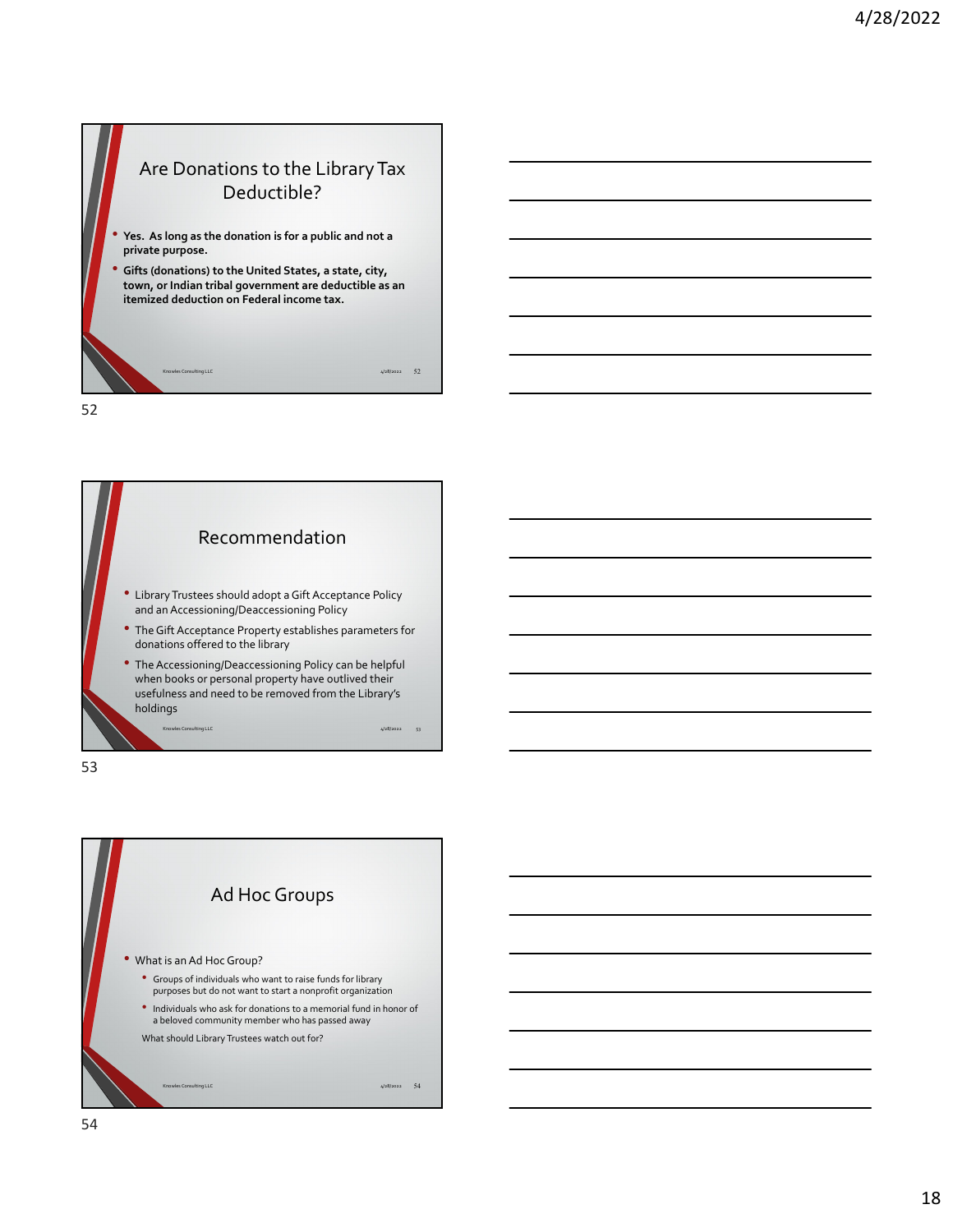



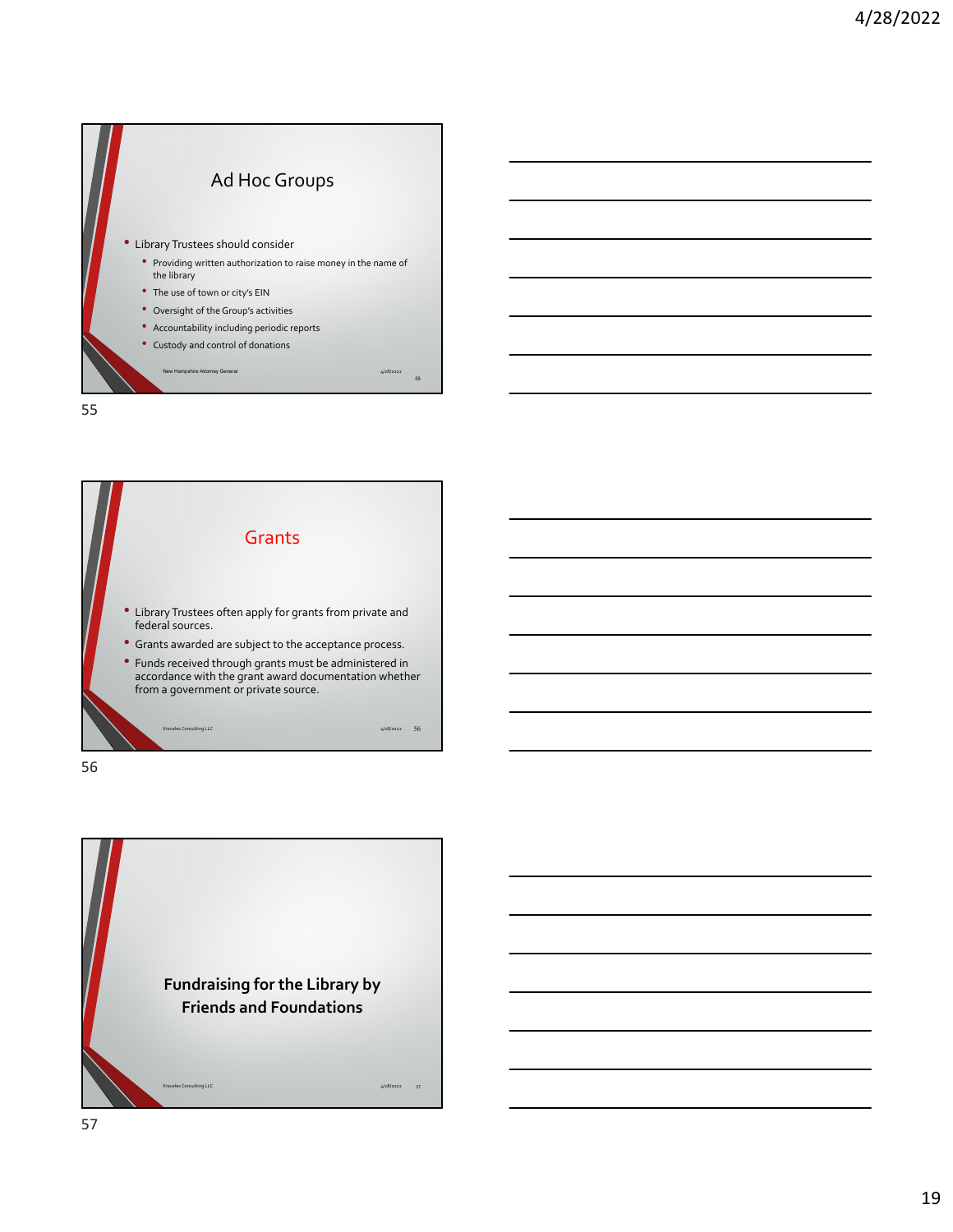



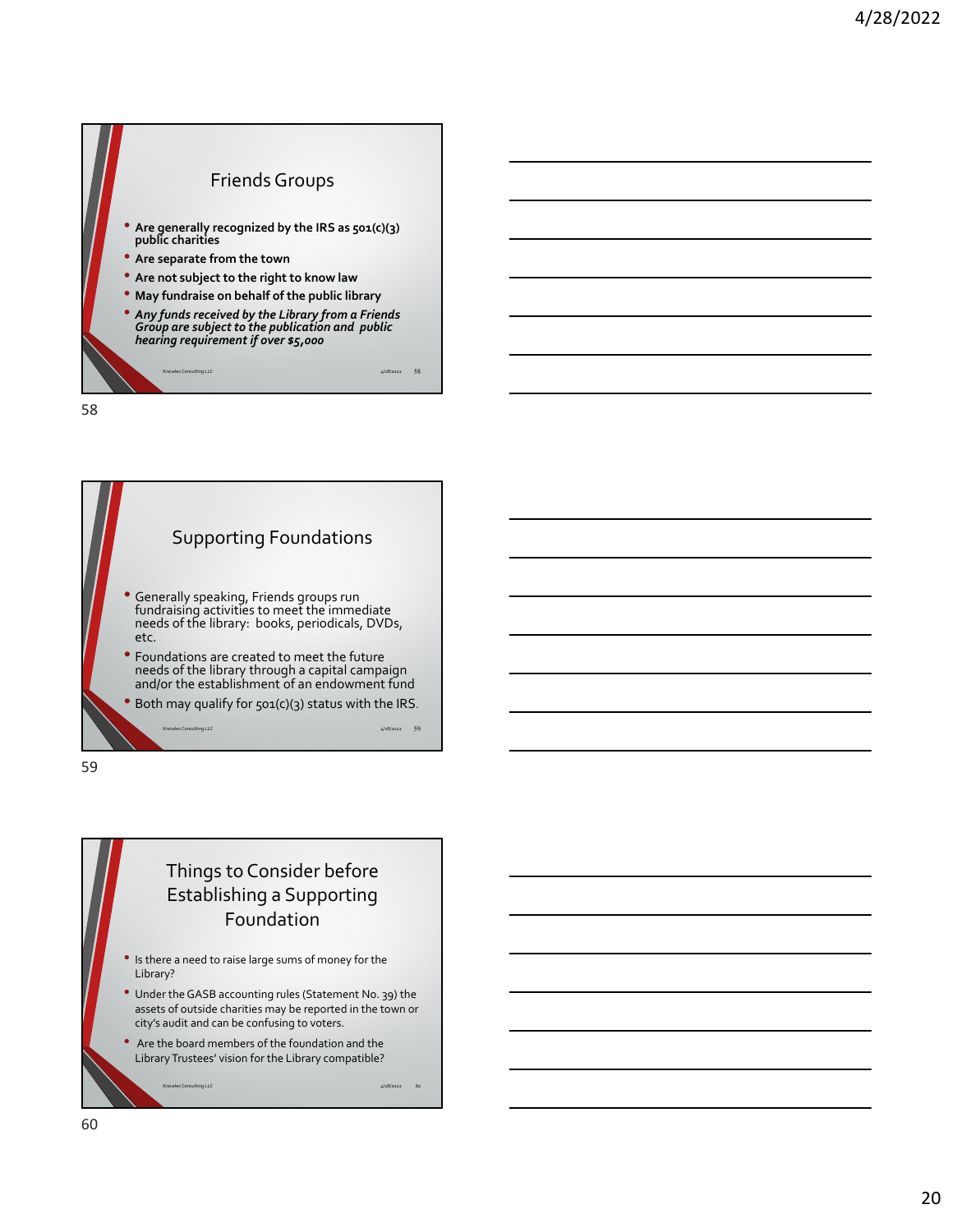## Differences in Administration: Public Charities (Friends) vs. Private Foundations

- Public charities (Friends groups) may receive and retain as much money as the board deems to be prudent or necessary and will not incur federal taxes or penalties as a result
- Private foundations are bound by the "5% rule" and must distribute at least 5% of the fair market of the foundation's assets each year.

Knowles Consulting LLC 4/28/2022 61

61